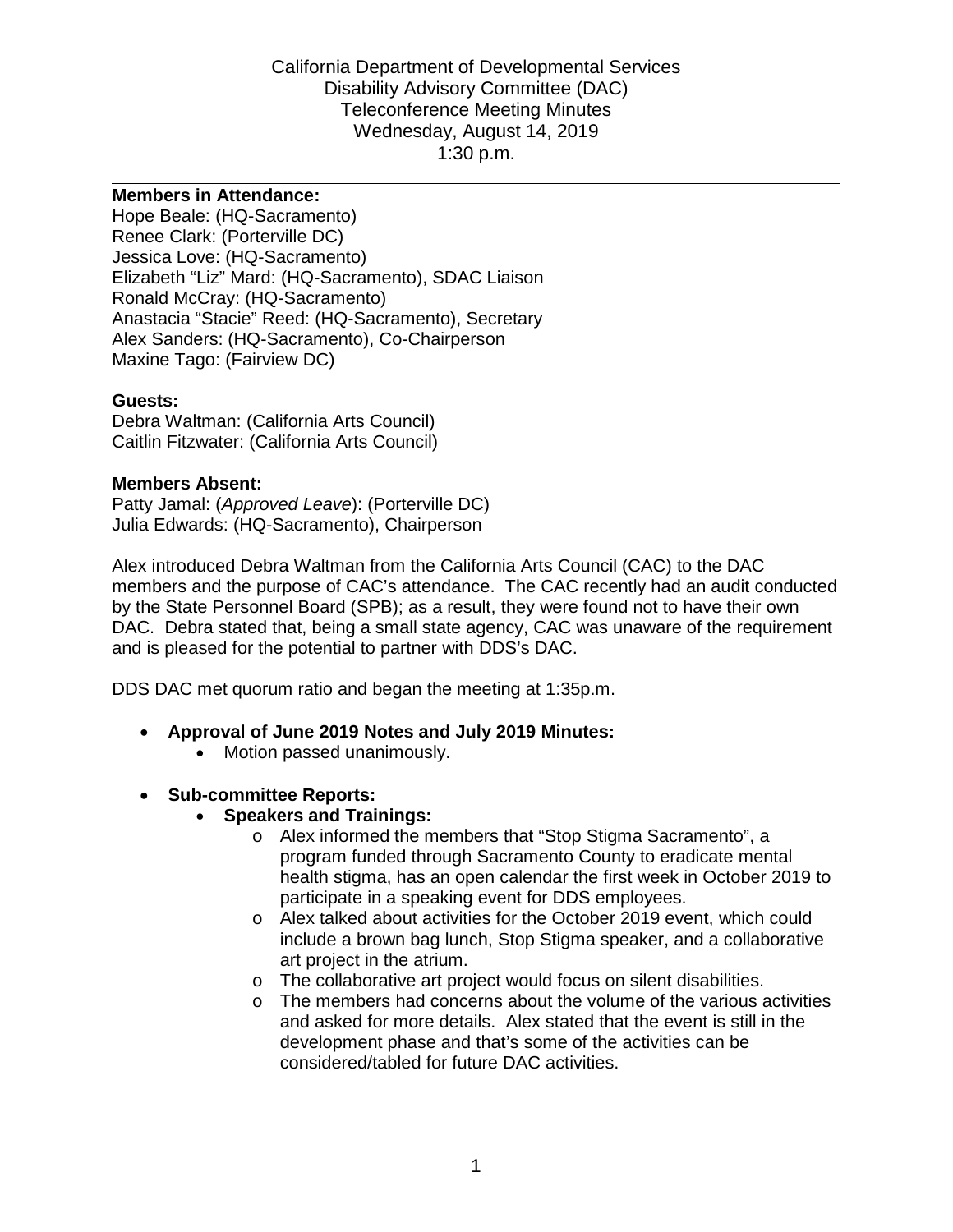## Disability Advisory Committee (DAC) Wednesday, August 14, 2019 1:30 p.m.  $1:30 p.m.$ California Department of Developmental Services Teleconference Meeting Minutes

- o Alex shared a thank you from the Chairperson, Julia Edwards, on the great job! efforts the members put into the July 2019 ADA Event. The DAC did a
- o The event was successful that Nancy wants several of the speakers to return for DDS' All Staff meeting in November 2019.
- o The main concern was the amount of time for planning the event; however, the DAC received positive feedback.
- DAC projects and events. This document is in progress and will be o A DAC Action Item Log was developed to include timeline criteria for shared with members for approval.

# • **DAC Recruitment and Renewals:**

 $\circ$  Alex stated there are no recruitment or renewal efforts presently; however, possible efforts can be discussed at the September 2019 meeting.

## • **Signage and Logo:**

o None.

## • **ADA Taskforce:**

- o Alex attended the Bateson Building monthly meeting on August 13, 2019.
- o Alex reported that the Bateson Building manager; Stephanie Frum, indicated that 3 of the 4 doors reported to be malfunctioning, have been repaired.
- o Ronald, Alex and Julia conducted a building walk through on August 9, 2019 and noticed similar concerns as previously reported.
- o These were reported to Ms. Frum at the building meeting on August 13, 2019.
- $\circ$  Update on DDS staff, who has requested that the toilet paper dispenser be moved above the hand rail, to accommodate their knees as they on the commode.
	- o Alex reported that the request for the toilet paper holder to be moved up the wall is going to require a reasonable accommodation in order for the move to happen per Ms. Frum. The toilet paper holder appears to be compliant with ADA regulations.
	- o At the building meeting, it was mentioned that DGS had made the adjustment on the second floor when the DDS staff had asked it to be moved before.
	- o ADA Taskforce is waiting on documentation from DDS staff about the previous adjustment made to provide to Ms. Frum.

## • **DDS DAC Homepage:**

- o Alex shared that the DAC home page is in progress for revisions.
- changes will be shared in September 2019. o Julia and Ingrid had created a list of possible changes and recommended
- **Announcements:**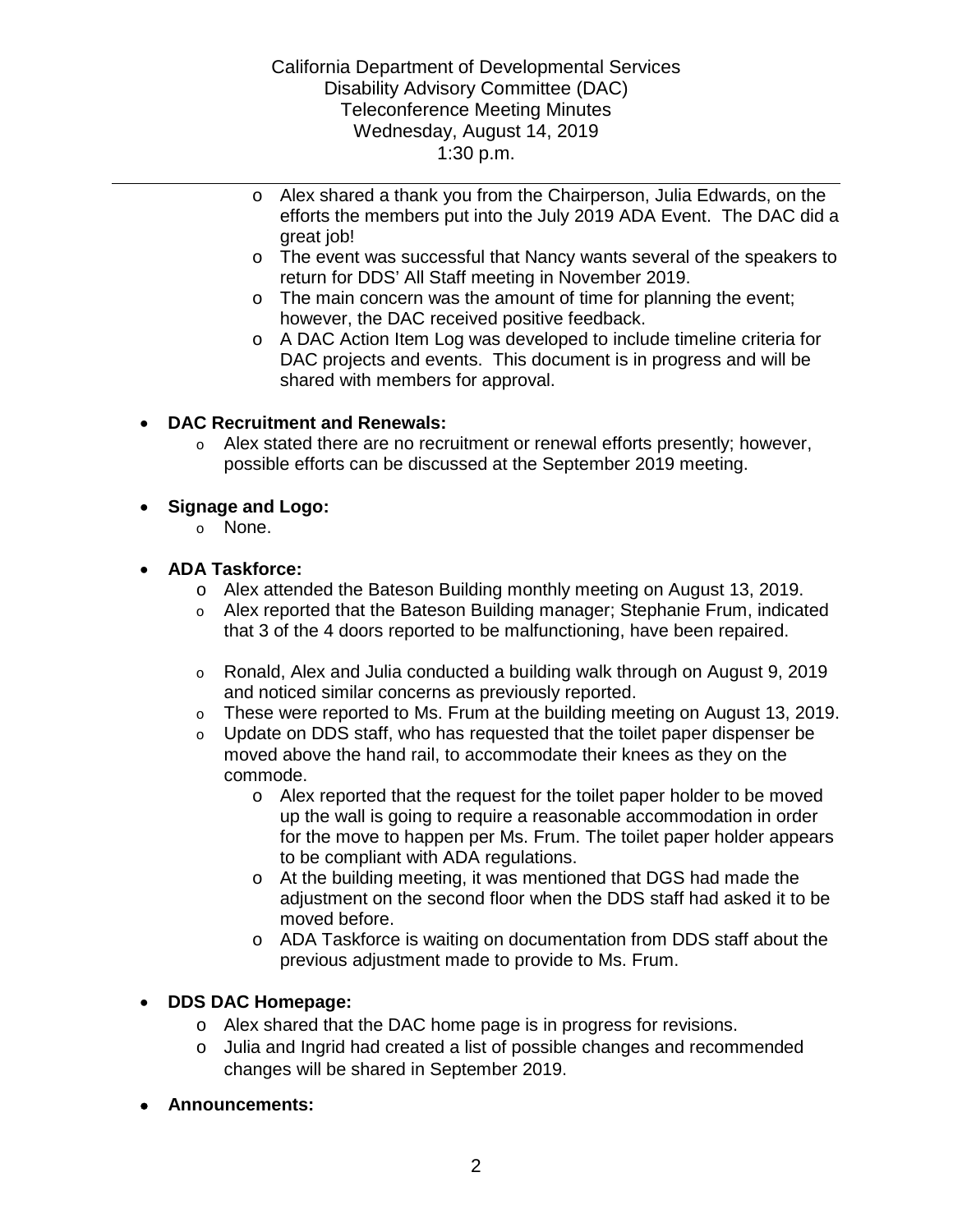o Alex shared that Julia created an Executive Approval Criteria Checklist with Mario Solis which will be used when presenting possible projects to the executive staff. Changes are ongoing.

## • **Old Business:**

o None.

## • **New Business:**

- o Alex announced that JoAnn Alex has retired and will be missed!
- o The Sergeant at Arms DAC position is vacant. Liz volunteered to step into the role. The motion passed unanimously.
- their own DAC and currently need to meet requirements. Starting their own DAC is difficult because the CAC is a small agency. Alex announced a closed session at the end of this meeting to vote on a DAC partnership with o The CAC is interested in partnering with DDS' DAC until they can establish CAC.
- DAC survey. The survey asked employees to choose up to three topics of interest to learn about. Topics employees were most interested in learning about were: 1) Silent Disabilities at 70.00%; 2) Disability Etiquette at 66.67%; and, 3) Learning about Community Resources at 50.00%. o Alex shared that 30 out of approximately 400 DDS employees completed the
- $\circ$  Alex shared that survey topics could be developed into trainings over time. Members inquired if the results would be posted on the DAC webpage. This information could be posted under resources; however, is intended for internal purposes.
- o Alex indicated that for future activities and trainings, post surveys should be conducted in order to gather data.
- language for the by-laws with the membership. Debra inquired on which o Alex addressed the fact that there is no guidance in the DAC by-laws for when the DAC must post the agendas for meetings. She shared the draft committee model DDS' DAC follows (i.e. Brown Act, Bagely-Keene, etc.).

# • **DAC Vote and Approval on the following action items:**

- o Language for by-law's related to agendas**.** The motion passed unanimously.
- o Creation of an Annual By-Law Review Committee. The motion passed unanimously.

# • **Closed Session**

This closed session was called to discuss and vote on DDS' DAC partnership with CAC. After discussion, members decided that they could not vote at this time until additional information and a legal opinion was obtained. Alex explained that the DDS DAC would inform the CAC of their decision as soon as possible.